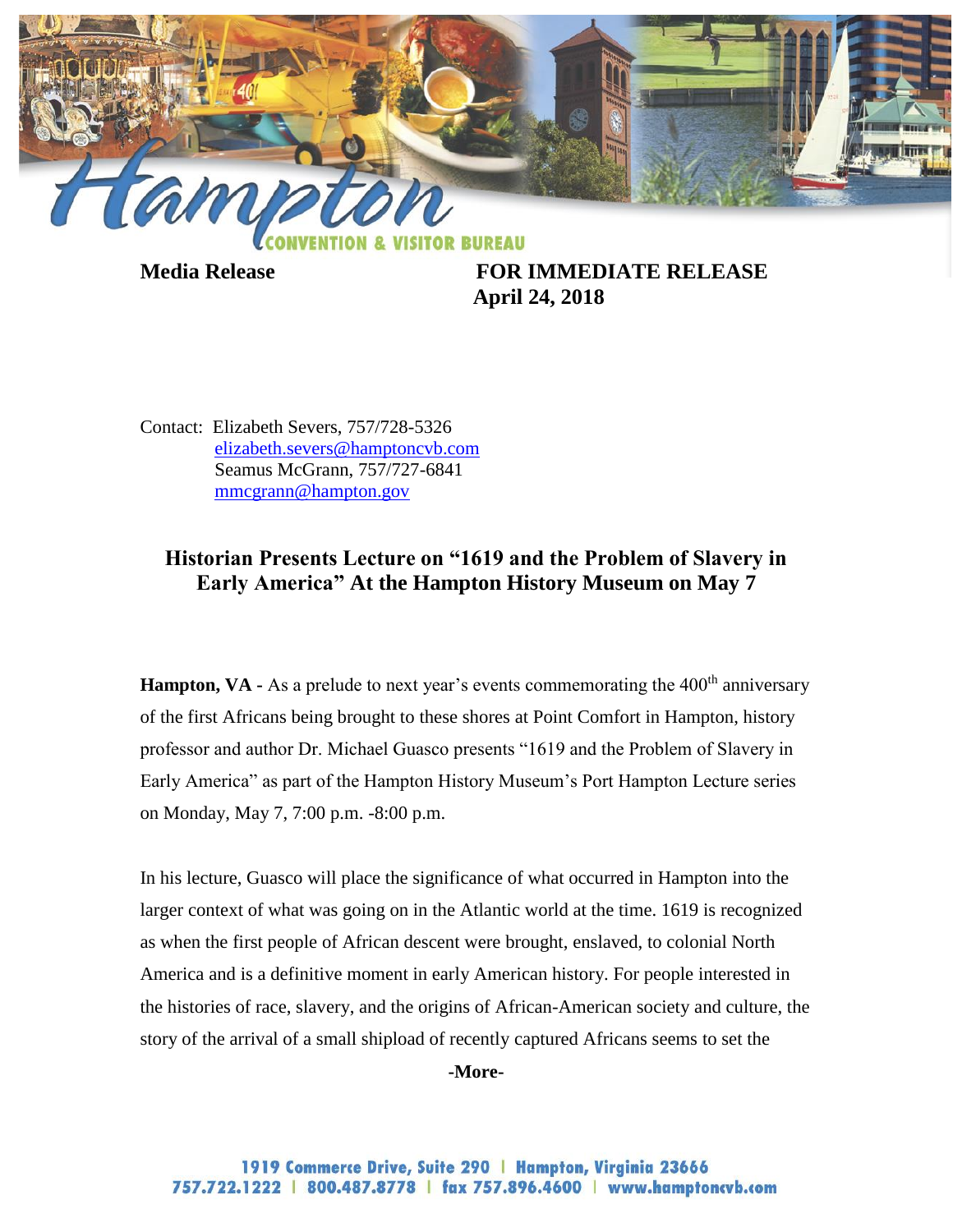## **Historian Presents Lecture on "1619 and the Problem of Slavery in Early America" At the Hampton History Museum on May 7- Page 2**

stage for so much that would soon follow, not only in Virginia but throughout the broader English Atlantic world. What is often overlooked is that while the arrival of Africans in 1619 may have been something new for the handful of English colonists in Virginia, it was a commonplace and rather unsurprising event in the broader context of English endeavors throughout the Atlantic world.

"If we want to understand developments in Virginia during the 17th century, we need to treat the events of 1619 less as an origin story and more as a link in a long chain of events dating back to at least the middle of the previous century. Only by doing so can we fully appreciate the extraordinary significance of both slavery and African peoples to early English colonial endeavors," says Guasco.

Michael Guasco is Professor and Chair of the Department of History at Davidson College, in Davidson, North Carolina. Professor Guasco arrived at Davidson in 2001, soon after receiving his Ph.D. in history from the College of William and Mary. He has authored numerous reviews and essays concerning the broader history of race, slavery, and early English colonialism in the Americas. His book, *Slaves and Englishmen: Human Bondage in the Early Modern Atlantic World* (Penn Press, 2014), was a finalist for the Frederick Douglass Book Prize.

Admission to the lecture is free for museum members, \$5.00 for non-members. The Hampton History Museum is located at 120 Old Hampton Lane in Downtown Hampton. There is free parking in the garage across the street from the museum. For more information call 757-727-1102 or visit [www.HamptonHistoryMuseum.org.](http://www.hamptonhistorymuseum.org/)

Partially bordered by the Hampton Roads harbor and Chesapeake Bay, Hampton, with the 344,000 sq. ft. Hampton Roads Convention Center and the award-winning Hampton

**-More-**